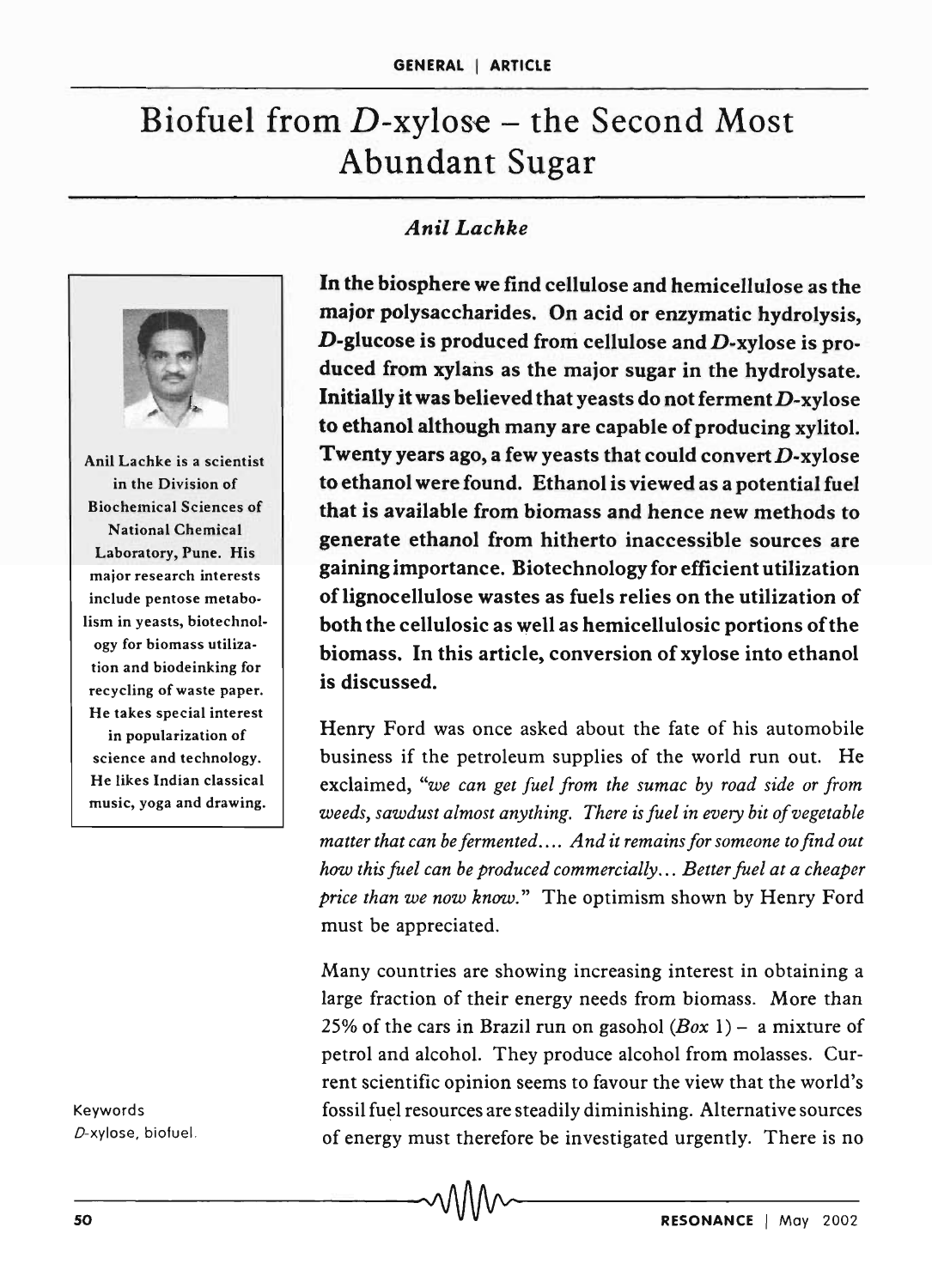### Box t. Gasohol- An Alternative Fuel

AlcOhol was identified as a possible replacement fuel during 1920's when there was a growing demand for gasoline and potential shortage of oil. Many automobile giants like General Motors and Ford, predicted that alcohol could be a viable fuel for vehicles. A blend of gasoline and alcohol that is referred to as 'gasohol' was tried out in various cars. However, gasohol got a bad name because of excess use or wrong choice of alcohol. Ofthe two types of alcohols that could be used, ethyl alcohol and methyl alcohol can be used by itselfas a fuel but when mixed with gasoline, it is limited to 10% by volume. Methyl alcohol is very corrosive and this limits its use in the mixture.

The heat content of a litre of alcohol is less than gasoline and hence more alcohol is required to achieve the same power levels as that of gasoline. The penalty is decreased fuel economy and lower driving range without installing bigger fuel tanks. Another disadvantage of alcohol as a fuel is its higher volatility. During hot weather driving, the fuel vaporises easily and vapour lock in the engine can occur. This can make the engine run rough or even prevent it from running. An advantage of using alcohol as a fuel is that it mixes easily with water and prevents ice formation in cold weather. It also has a high octane rating than gasoline, which allows engine compression ratios to be increased and ignition timing to be advanced for better performance.

The successes in development of other alternate energy sources may limit the use of alcohol as a fuel, but there has been some work in using alcohol in conjunction with fuel cells to produce power for the future vehicles. Alcohol has been used as a fuel for centuries and it may well be the fuel of the future too. Currently, there is only one major fuel company in Canada, Mohawk, supplying fuel with alcohol in it. Brazil is also supplier and user of gasohol for a number of years.

doubt that in the long run we have to tum to renewable sources of food and energy.

Over 150 billion tonnes of organic substances are photosynthesized annually which consists of three major constituents, namely cellulose, hemicellulose *(Box* 2) and lignin with an average proportion of 4:3:3. The xylan (hemicellulose) content of the hardwood and the softwood lies in the range of 20-25% and 7-12%, respectively.

The incentives for energy recovery from wastes are most attractive in the rural areas of India. Lignocellulose as a raw material for bioconversion has a role in energy production; it can prevent deterioration of the environment, and facilitate waste management *(Figure* 2). Large quantities of lignocellulosic materials in the form of agricultural and forest residues are available in

Over 150 billion tonnes of organic substances are photosynthesized annually.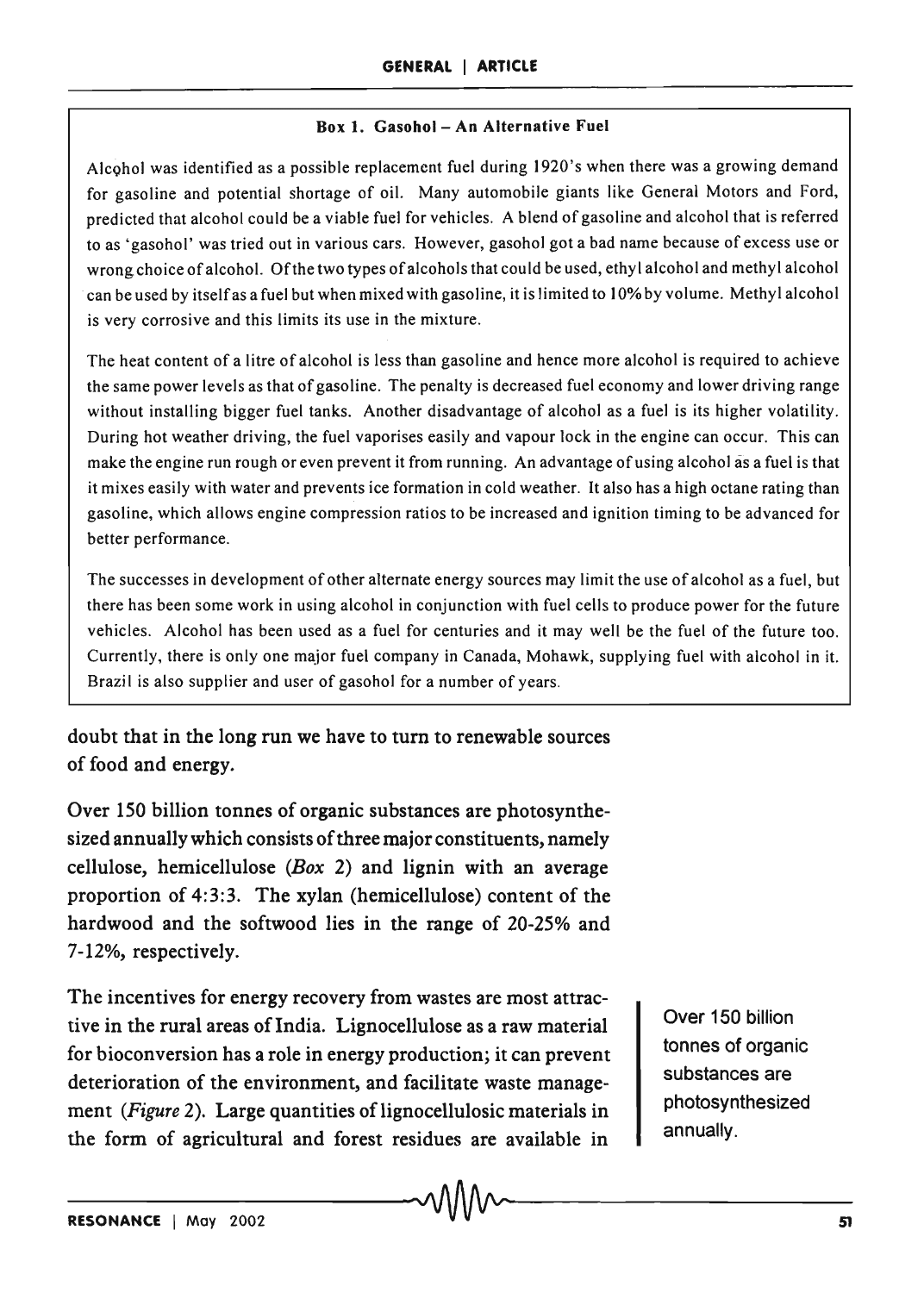#### Box 2. Hemicellulose

Plants contain about  $6 \times 10^{11}$  tonnes of hemicellulose and about  $3 \times 10^{10}$  tonnes are photosynthesized annually by higher plants to make over one third of their dry weight. The close association of hemicelluloses with cellulose and lignin confer rigidity to the plant cell wall.

The hemicelluloses are composed of a linear as well as branched hetero- and homopolymers of pentosans *(D-xylose* and L-arabinose) and hexosans *(D-glucose,* D-mannose and D-galactose). Unlike cellulose hemicelluloses show structural variability (*Figure 1*).

As compared to cellulose, hemicelluloses are low molecular weight polymers with a degree of polymerization of around 200. Native hemicelluloses like xylan is composed of 85-90% *D-xylose* and a small amount of L-arabinose and traces of glucuronic acid. Hemicelluloses have more branches and are less crystalline than cellulose. The glycosidic linkages between the anhydro-D-xylose residues in xylan are more susceptible to acid or enzymatic hydrolysis than linkages between anhydro-D-glucose residues in cellulose. As a result, pentose sugars can be obtained readily in hydrolysates with sufficient yields from hemicelluloses. Considering the complex structure of hemicelluloses, a diverse set of enzymes is necessary for its hydrolysis to form soluble pentose sugars. These include: Endo-l, *4-fJ-D-xylanase,* Exo-1,4- $\beta$ -xylanase, 1,4- $\beta$ -D-xylosidase and  $\alpha$ -L-arabinofuranosidase.

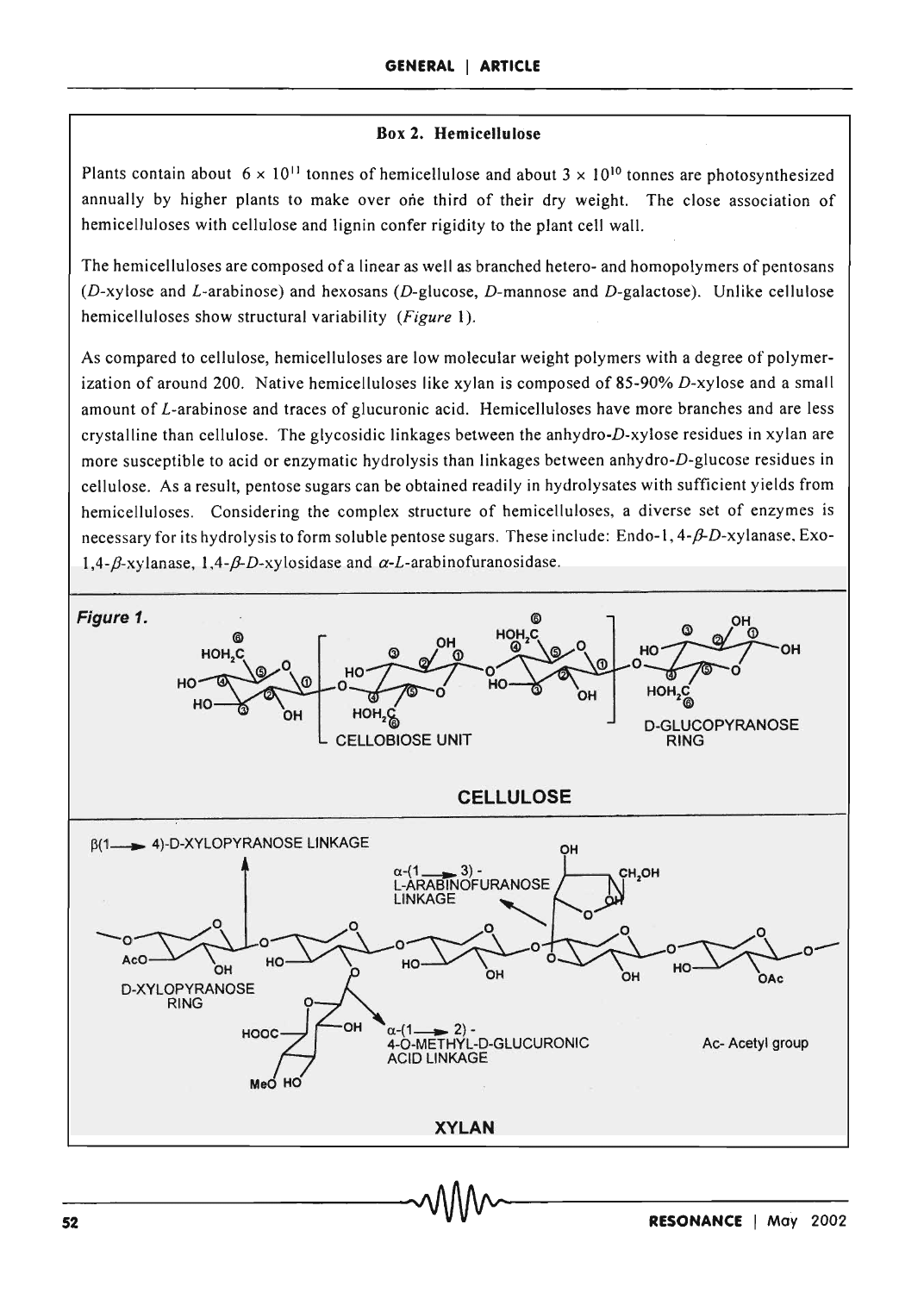

India. For example, India's production of wheat straw and rice straw is over 200 million tonnes per year. Although straw has low protein content it is rich in fermentable carbohydrates Also, hemicellulose rich waste materials like corncob or coconut pith or coconut shell are valuable renewable resources *(Tables* I and 2). In addition, cultivation of cereals generates a lot of waste residues which is underutilized.

# Hydrolysis of Cellulosics

The ultimate product of cellulose hydrolysis is glucose; a wellknown fermentable six-carbon sugar while the hemicellulosic fraction gives  $D$ -xylose, a five-carbon sugar. Thus,  $D$ -xylose is the second most abundant sugar in nature and a potential feedstock for generating food and fuel. Cost analysis has indi-· cated that economically viable bioconversion processes require quantitative conversion of cellulosic as well as herni-cellulosic sugars. Hemicellulosic sugars (D-xylose) can be obtained more

India's production of wheat straw and rice straw is over 200 million tonnes per year.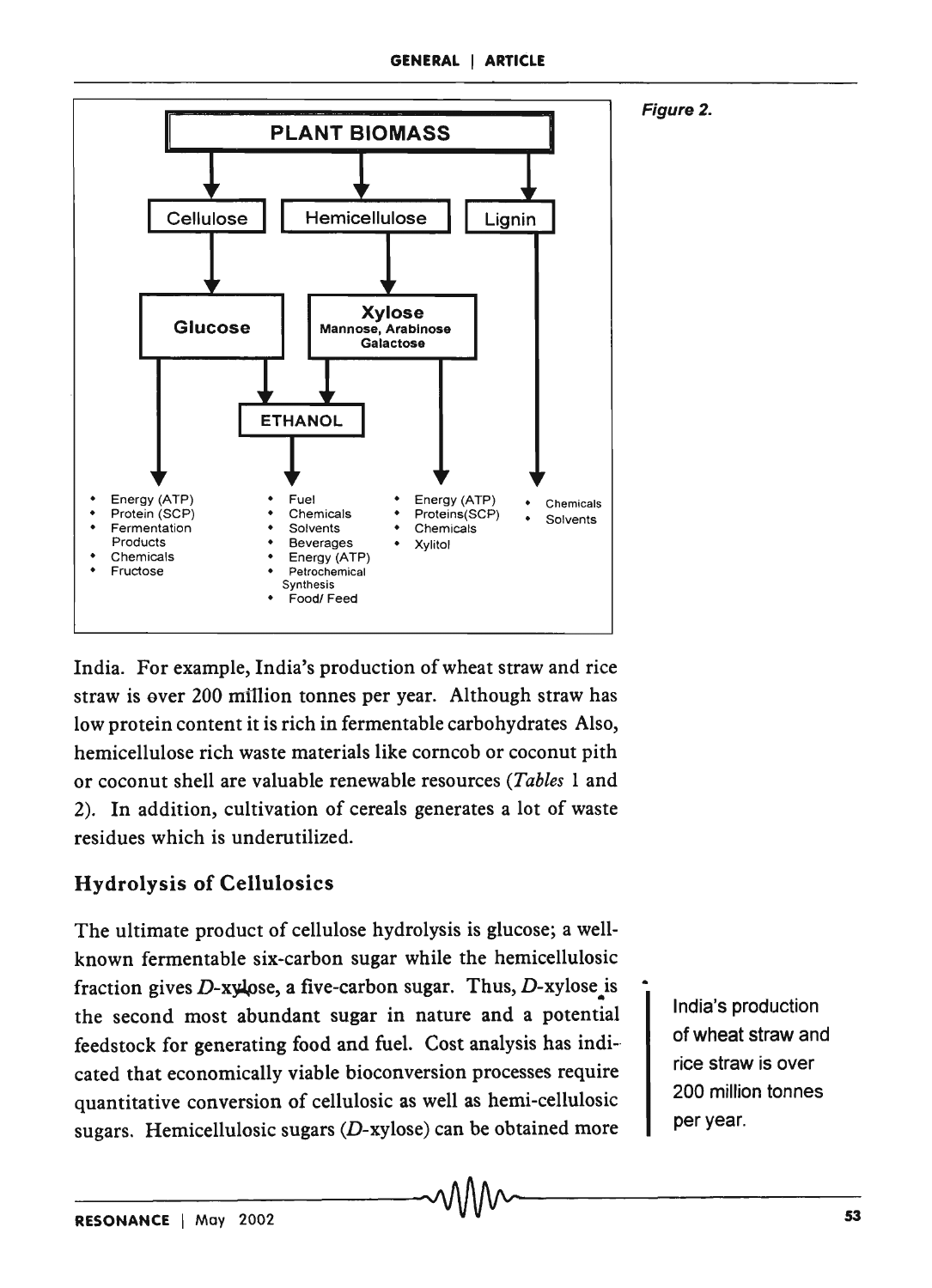| Table 1. Composition of<br>selected ligno-cellulosic<br>materials. | <b>BIOMASS</b> | <b>CELLULOSE</b> | HEMI-<br><b>CELLULOSE</b> | LIGNIN |
|--------------------------------------------------------------------|----------------|------------------|---------------------------|--------|
| (% Dry weight - subject to<br>variation.)                          | Rice straw     | 37               | 24                        | 14     |
|                                                                    | Wheat straw    | 31               | 29                        | 18     |
|                                                                    | Bamboo         | 40               | 20                        | 20     |
|                                                                    | Subabul        | 33               | 20                        | NA     |
|                                                                    | Mesta wood     | 35               | 18                        | NA     |

GENERAL | ARTICLE

readily with better yield of 80-90% from xylan by acid or enzymatic hydrolysis than  $D$ -glucose from cellulose. Utilization of D-xylose for the commercial production of valuable chemicals like ethanol, acetic acid, 2, 3-butanediol, acetone, isopropanol and  $n$ -butanol using microorganisms is thus important for enhancing the economic viability of lignocellulose utilization.

For a long time, it was believed that yeast could not ferment *D*xylose although many strains can ferment D-xylulose, the keto isomer ofD-xylose. In 1914, a famous microbiologist Kluyver in his PhD thesis mentioned that, *" ... only a small amount of xylose was available. Therefore, I did not routinely include xylose in my fermentation experiments. Although many fungi can assimilate this sugar there are so many reports on their inability to ferment that omission of xylose was not considered to be serious. The small amounts of xylose available was used in a few experiments with selected yeasts strains.* .. *all results were negative."* 

Table 2. Various sugars in agricultural residues. (% Dry weight subJect to variation.) • Several yeasts like *Candida polymorpha* and *Pichia muo* can aerobically convert D-xylose to xylitol as the major product. The conversion efficiency can be as high as 90%. This finding is also encouraging since xylitol a sugar alcohol, is a natural sweet-

| Residue        | <b>XYLOSE</b> | ARABINOSE | <b>GLUCOSE</b> | <b>OTHERS</b> |
|----------------|---------------|-----------|----------------|---------------|
| Corn cobs      | 65            | 10        | 25             | -             |
| Wheat straw    | 58            |           | 28             |               |
| Flax straw     | 65            | 13        |                | 21            |
| <b>Bagasse</b> | 60            |           | 25             |               |
|                |               |           |                |               |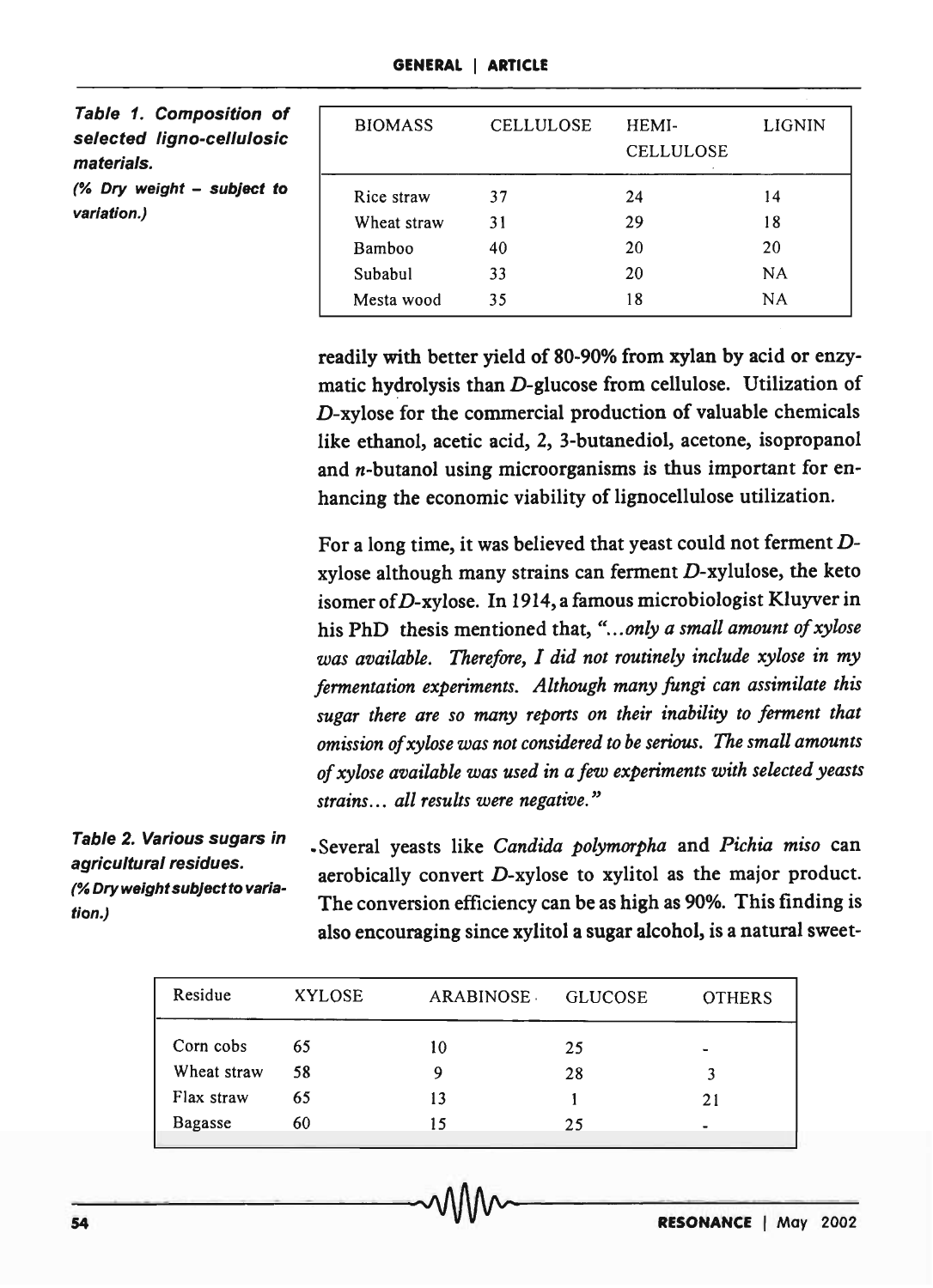ener present in small quantities in a wide variety of fruits and vegetables. XyIitol does not form acid and may be used clini· cally as a sugar substitute for diabetic patients. Xylitol is frequently used in chewing gums and toothpaste. Several other yeasts are also known to convert D-xylose to xylitol but the conversion efficiency is only 50%.

# Production of Ethanol from Xylose by Biological Fermentation

The metabolic steps involved in the fermentation of six-carbon sugars have extensively been studied when compared to five carbon sugars. The initial biochemical steps in D-xylose fer· mentation are the isomerization of  $D$ -xylose to  $D$ -xylulose, the corresponding keto isomer *(Figure 3)*. In bacteria, *D*-xylose isomerase produces  $D$ -xylulose from  $D$ -xylose. In yeast, two enzymatic steps involving reduction and oxidation carry out the same conversion. The NADPH-linked D-xylose reductase converts  $D$ -xylose to xylitol. In the next step, xylitol is converted to D-xylulose by NAD-linked xylitol dehydrogenase.



Xylitol does not form acid and may be used clinically as a sugar substitute for diabetic patients.

 $\blacksquare$ 

Figure 3.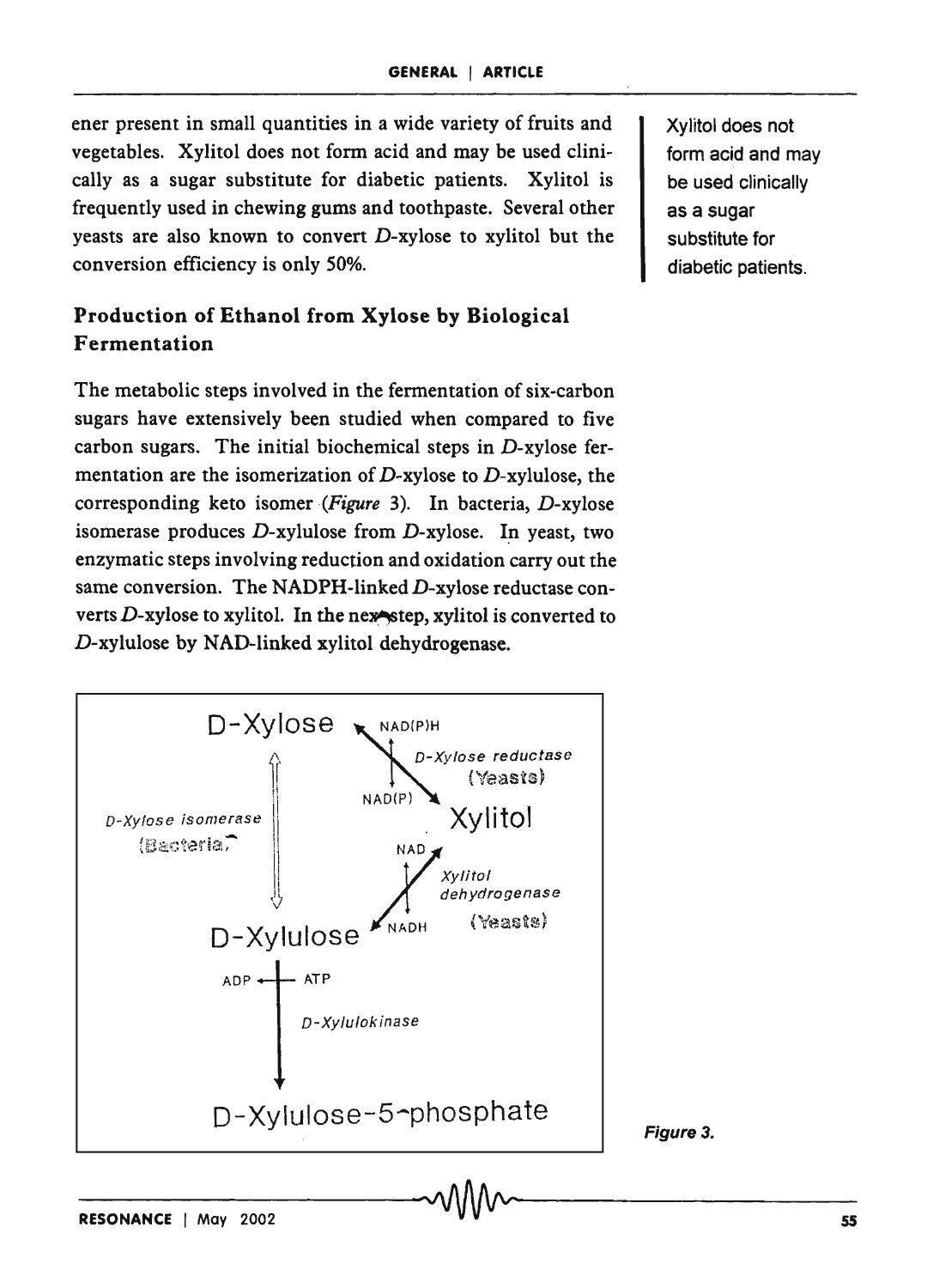The main problem in the use of bacteria is attributed to their low ethanol tolerance and the formation of products other than ethanol.

Phosphorylation of D-xylulose is then catalyzed by *D*xylulokinase, which is a chief driving reaction in the pathway\_ Beyond this point, much of the pathway is assumed from bio· chemical studies with other organisms. In one route, *D*xylulokinase proceeds by way of epimerase, isomerase, transket<sup>-l</sup>ase and transaldolase to form glyceraldehyde-3-phosphate and fructose-6-phosphate. Glyceraldehyde-3-phosphate is an intermediate, both in the pentose phosphate pathway and the Embden Meyerhof Parnas pathway. The requirement for the induction of these enzymes and their proportion, as well as the availability of the necessary cofactors are thought to be the major factors causing the inefficiency of pentose fermentation.

In the last 20 years, yeasts such as *Pachysolen tannophilus, Candida shehatae* and *Candida tropicalis* have been identified for ethanol production from D-xylose in appreciable yields. Conversion of pentose sugars to ethanol in the absence of oxygen is limited to only a small number of yeasts, although many yeasts can assimilate these suga aerobically. Some molds such as *Fusarium, Rhizopus* and *Mucor* are known to fermentD-xylose to ethanol. Many bacteria are able to utilize xylose; especially members of the genera *Clostridium* and *Bacillus (B. macerans)*  can carry out mixed fermentation in which ethanol is a major end-product. The main problem in the use of bacteria is attributed to their low ethanol tolerance and the formation of products other than ethanol.

The rates and yields of ethanol from D-xylose depend upon several process variables such as D-xylose concentration, nitrogen source, aeration and agitation. C. *shehatae* is an efficient fermenter of D-xylose but it is not able to utilize nitrate as the sole nitrogen source. In case of *Pachysolen tannophilus,* oxygen is required for cell growth but not for ethanol production. P. *tannophilus* yields 0.34 g ethanol per gram of pentose. D-xylose is assumed to follow the stoichiometry:

 $3 D$ -xylose  $\rightarrow$  5 ethanol + 5 CO<sub>2</sub> (1.67 mole of 2-carbon fragment per mole of S-carbon fragment consumed)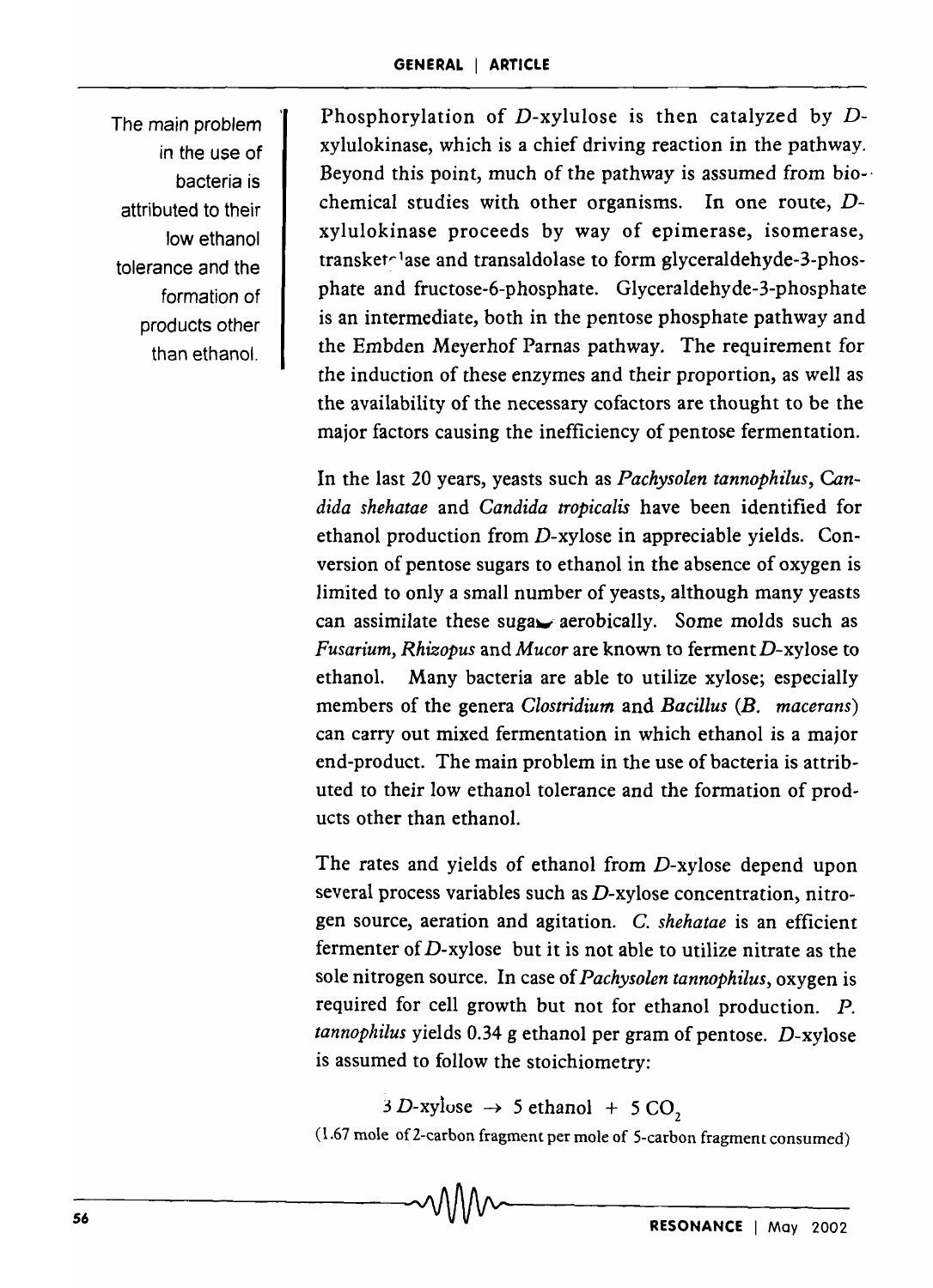The rate of formation as well as final yields of ethanol from *D*xylose fermentation is still much lower than commercial glucose fermentation rates. The ethanol production from D-xylose is lower than the theoretical yields. On mass basis, 0.51 g alcohol should be obtained from  $1$  g of  $D$ -xylose. One of the main reasons for the low yield is the formation of other fermentation products, such as xylitol, acetate, etc. The improvement in the final yield as well as specific rates of ethanol formation has been achieved by strain improvement through mutation studies. The biochemical basis as well as rate limiting steps during D-xylose utilization by yeasts are being studied in many laboratories including National Chemical Laboratory in Pune. These studies may facilitate the design of an appropriately controlled fermentation system and it also serves as a basis for obtaining genetically engineered strains.

All the parameters influencing the fermentation process have not been fully evaluated so far. Variables including aeration, pH of the medium, C:N ratio, various additives and respiratory inhibitors are manipulated in order to achieve high ethanol yields from pentose sugars. It is expected that the production of at least 5-6% (w/v) ethanol will be attained. The fermentation of  $D$ -xylose is practicable only where it is a by-product of lignocellulose processing. Adaptation of yeasts for fermentation using waste streams or hydrolysates is another essential feature necessary for process development.

# Efforts Towards Increasing the Ethanol Yield

We have carried out enzymatic saccharification of various agricultural residues of Indian origin. For this purpose, an enzyme preparation containing the cellulase/xylanase enzyme complex produced by *Sclerotium rolfsii* was used. The resulting mixture of the 6-carbon and S-carbon sugars was fermented using *Saccharomyces cerevisiae* and *Candida shehatae,* separately and together. The co-culture system gave improved ethanol yields.

We have also carried out  $D$ -xylose fermentation in the presence of synthetic aluminosilicates of mineral faujasite structure, zeo-

The fermentation of D-xylose is practicable only where it is a byproduct of lignocellulose processing.